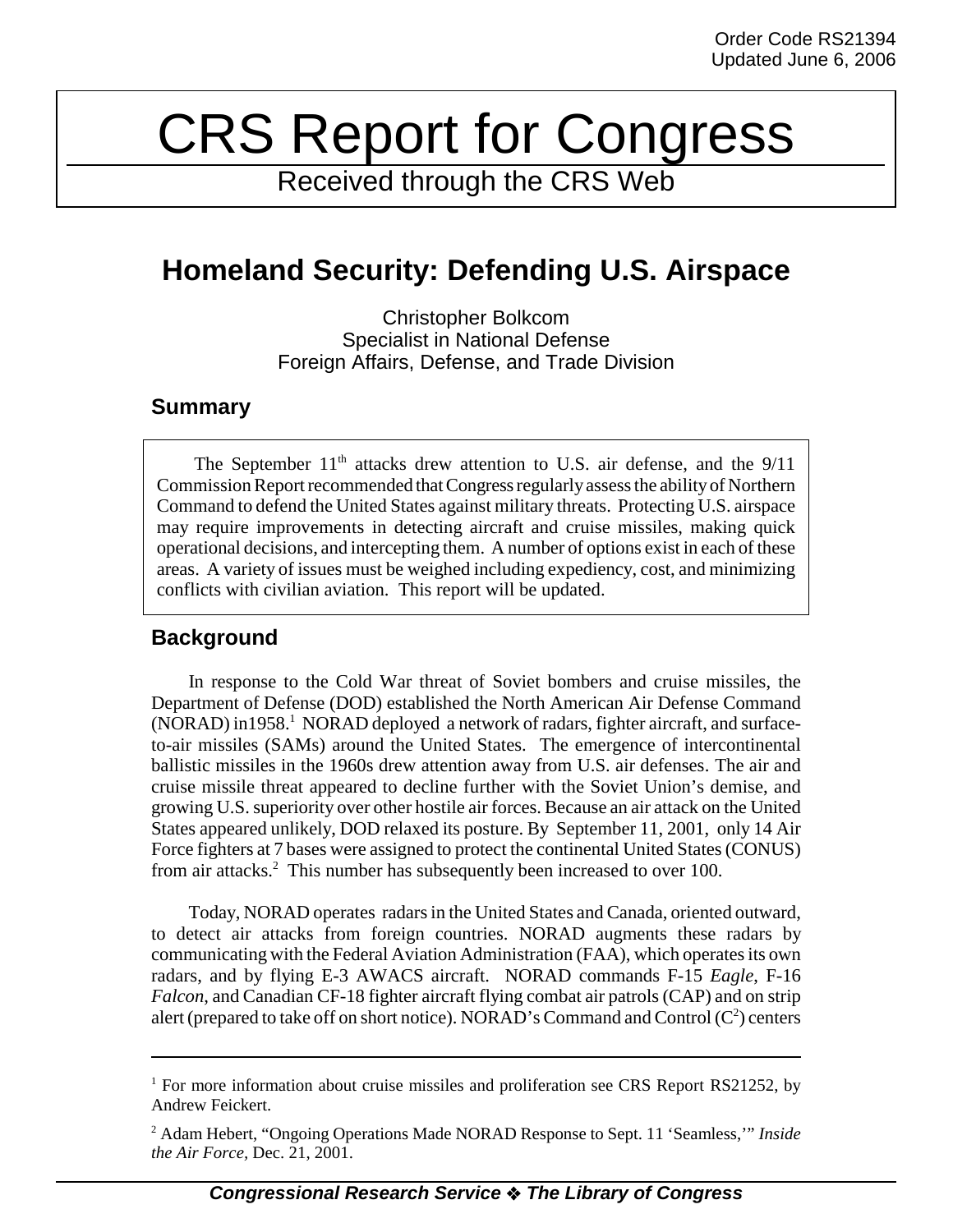are located at Cheyenne Mountain Air Station (CO), Elmendorf AFB (AK), Tyndal AFB (FL), and Canadian Forces Base, (Winnipeg Manitoba). The Air National Guard is also a key organization in continental air defense. In July 2004, it was reported that The Air Force had permanently transferred the homeland defense air patrol mission to the Air National Guard, shifting more than \$84 million from the Air Force operations and maintenance budget.3

Due to the September 11 attacks, and the growing threat of cruise missiles, some policy makers are re-evaluating today's modest U.S. air defenses. Improving defense of U.S. airspace poses numerous challenges to defense planners, who must assess the pros and cons of several military options. As part of its oversight role, Congress may be called upon to assess these options and determine the most effective mix of systems employed. Indeed, the 9/11 Commission Report [http://www.9-11commission.gov/] specifically recommended that DOD and congressional oversight committees "should regularly assess the adequacy of Northern Command's strategies and planning to defend the United States against military threats to the homeland." Subsequent congressional legislation on intelligence reform (H.R. 10 and S. 2845) do not directly address this recommendation.

## **Air Defense Challenges**

Effectively protecting U.S. airspace requires detecting threatening aircraft and cruise missiles, making decisions on how to address these threats (called "command and control", or  $C^2$ ), and negating these threats. On June 9, 2004, a small aircraft carrying the governor of Kentucky flew into restricted airspace around Washington, DC. The misidentified aircraft caused panic among Capitol Hill employees, and two F-15s were scrambled to intercept the aircraft.<sup>4</sup> This event suggests that 2½ years after the September 11 attacks, effective defense of U.S. airspace is still in question.

**Surveillance.** Detecting and tracking airborne threats to the United States are complicated by environment and enemy tactics. The large volume of airspace that must be surveyed presents one key environmental challenge. Airspace over the continental United States is estimated at approximately 3 million square miles.<sup>5</sup> Enemy tactics could include flying low to the ground, which makes detection difficult, or applying stealth technology, which reduces an aircraft's vulnerability to radar detection. As the September 11<sup>th</sup> hijackers demonstrated, turning commercial or civil aircraft into weapons is another tactic that would make threat detection difficult.

**Command & Control.** Expediently identifying airborne threats, and accurately verifying that they are not civilian or friendly military aircraft is a key air defense challenge. The large amount of air traffic within CONUS will likely make separating "friend from foe" difficult. FAA data show that on a given day, over 80,000 distinct domestic commercial aircraft movements (e.g., departures, overflights) take place over

<sup>3</sup> Cynthia Di Pasquale, "Air Sovereignty Alert Becomes Permanent Air Guard Mission," *Inside the Air Force,* July 16, 2004.

<sup>4</sup> David Hughes, "Capitol Hill Investigates King Air Security Incident," *Aviation Week & Space Technology*, July 12, 2004.

<sup>5</sup> R.W. Rogers, "Terrorists Exploited U.S. Air Defense," *Newport News Daily Press,* Oct.7, 2001.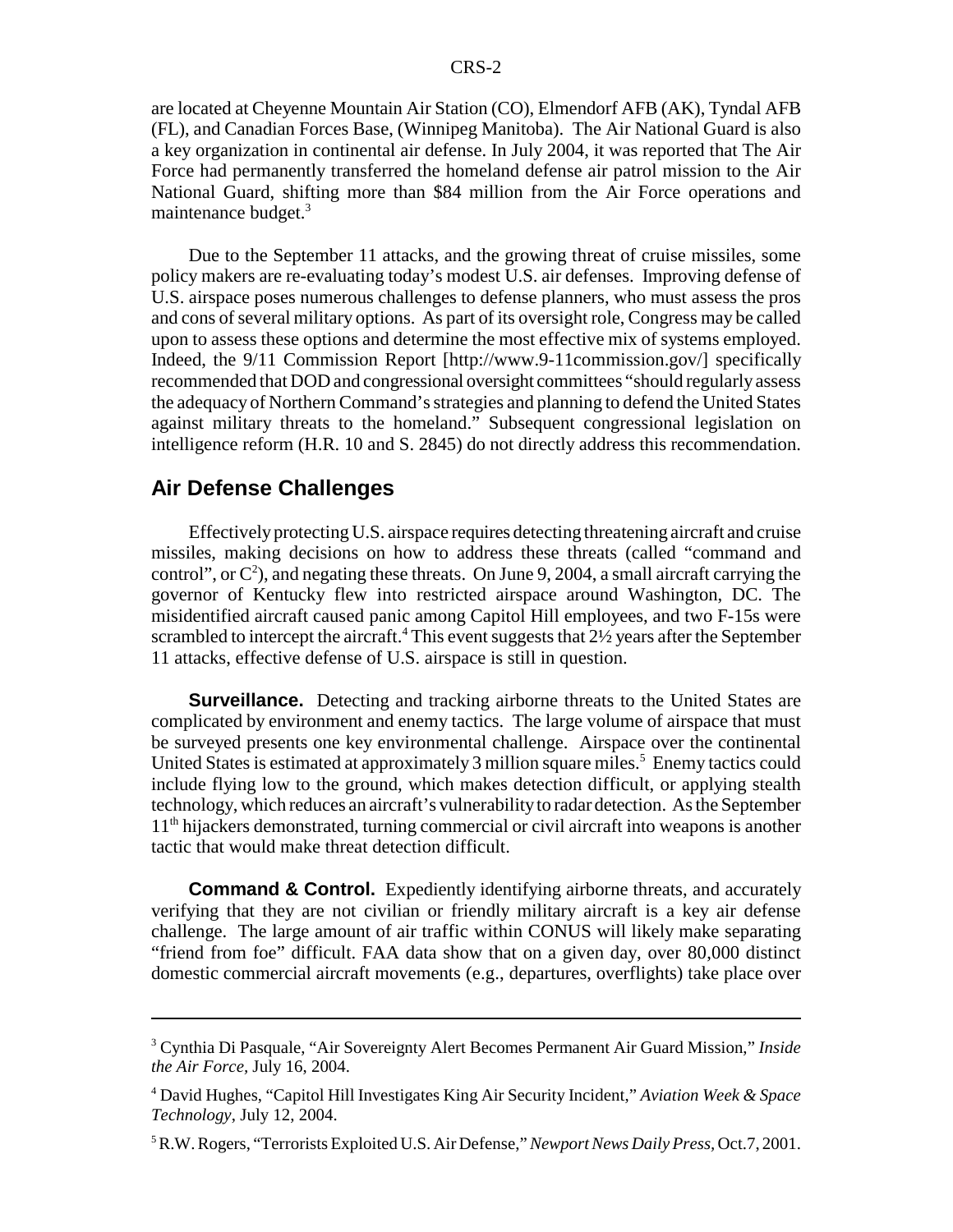CONUS.<sup>6</sup> These 80,000 aircraft movements do not include international flights, or the approximately 200,000 civil aircraft in the United States that fly some 24 million flight hours annually. Nor does this number include military aircraft that fly within both civilian and military airspace. Air defense  $C^2$  over CONUS is further complicated by the fact that decision making will not be a solely military enterprise. Civil entities such as the FAA, and the U.S. Customs Service, and military authorities will require seamless communications and hardware interoperability to make effective decisions.

**Intercept.** Anti-aircraft artillery, surface-to-air missiles (SAMs), or military aircraft can shoot down enemy aircraft and cruise missiles. In dire situations, hijacked civilian aircraft may also need to be shot down, although negating this threat in other ways will likely be preferred. Minimizing civilian casualties both in the air and on the ground may be a key challenge, especially if the threatening aircraft or missile carries weapons of mass destruction. Adequately covering the large number of assets (e.g., cities, nuclear power plants, military facilities, national buildings and monuments) will also be challenging.

#### **Options and Issues**

Following the terrorist attacks of September 11, 2001, DOD increased the resources devoted to CONUS air defense by deploying an aircraft carrier to New York harbor and by flying fighter CAPs over major cities. NATO allies contributed to this effort (called *Operation Noble Eagle*) by flying AWACS aircraft over CONUS. Although these efforts were welcome, they appear unsustainable in the long term, as *Operation Noble Eagle* costs DOD about \$3 billion per year.7 DOD must still develop a long-term plan for improving air and cruise missile defense of CONUS. When considering air defense options DOD may evaluate factors such as expediency, potential impact on commercial and civil air traffic, potential competition with other military needs, and minimizing collateral damage and civilian casualties. Designing a defense that can address the whole range of potential threats (e.g., enemy bombers, stealthy cruise missiles, and hijacked commercial aircraft), yet be optimized to address the most likely or most dangerous threat may also be a key challenge.

Cost is another key consideration. Estimated costs for air and cruise missile defense of CONUS vary widely depending on assumptions regarding the threat (e.g., number of attackers, flight characteristics, and payload), what is to be protected, system effectiveness (the number of "leakers" that is acceptable) and the exact mix of systems deployed. A 1986 study estimated that a system capable of defeating a Soviet air and cruise missile attack would cost on the order of \$70 billion. $^8$  A 1989 study estimated that fielding a system that could defend the 20 largest U.S. cities and 50 military installations from a large scale air and cruise missile attack would cost between \$54 billion and \$170 billion,

<sup>6</sup> [http://www.apo.data.faa.gov/faaatadsall.htm].

<sup>7</sup> Elizabeth Rees. "USAF Forced to Pay '05 Noble Eagle Bill; Money not in Supplemental. *Inside the Air Force.* Feb. 11, 2005.

<sup>8</sup> Barry Blechman. "The Macroeconomics of Strategic Defenses," *International Security,* Winter 1986-1987, pp. 33-70.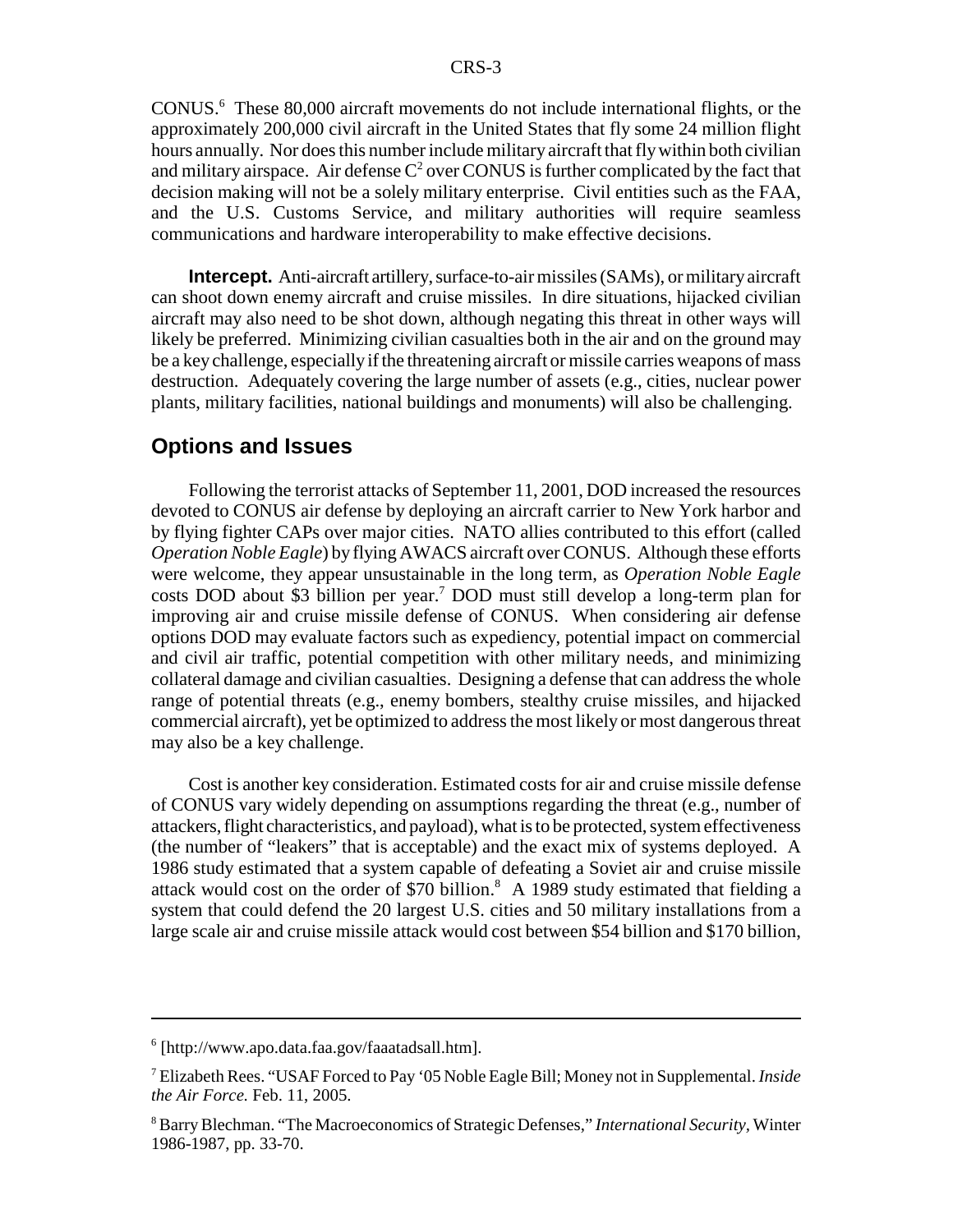depending on the exact mix of forces deployed. $9$  A more contemporary study suggests that an air and cruise missile defense system for CONUS could cost in the neighborhood of \$30 billion, with annual operating costs on the order of \$1 billion.<sup>10</sup>

**Surveillance.** Surveillance radars can be divided into three categories: groundbased, airborne, and space-based. The primary advantage of ground-based radars is that they tend to be less expensive to field and operate than other radars. A shortcoming of ground-based radars is that they tend to have trouble detecting low flying aircraft. Features such as mountains and buildings block or "clutter" the radar picture, and the Earth's curvature leaves gaps in coverage that low-flying threats can exploit. NORAD already operates a network of ground based radars, and it will likely serve as one component of a CONUS defense surveillance system. Improvements in this network may be considered however, including upgrading the radar to improve its ability to detect stealthy threats, deploying more radars to cover gaps in coverage, and fielding radars that survey airspace within CONUS, to augment today's outward looking radars.

Airborne radars offer some advantages over ground based radars: they are more mobile. Because they operate tens of thousands of feet above the Earth, they are not as subject to radar clutter, and are thus well suited to detect low flying, and in some cases stealthy, aircraft. The E-3 AWACS and E-2C *Hawkeye* surveillance aircraft are examples of current airborne sensors. Their main disadvantage is that they cost more to field and operate than ground-based radars. The Air Force estimates that the E-3 alone costs \$123 million in 1998 dollars. The FPS-117 long range air search radar that forms the backbone of NORAD's North Warning System, in contrast costs between \$5.8 and \$22 million.11 Operating costs for aircraft are similarly higher than operating costs for ground systems.

Unmanned Aerial Vehicles (UAVs) use has increased militarily and commercially. Some suggest that UAVs could help conduct surveillance over CONUS for enemy aircraft and cruise missiles. While UAVs cost less to field and operate than manned aircraft, concerns exist about operating these aircraft over populated areas or in airspace heavily used by civilian aircraft. The FAA currently prohibits UAVs from flying in commercial U.S. airspace, although these restrictions could be changed. Also, today's UAVs operate sensors optimized for ground surveillance, not air surveillance. Using UAVs for air defense would require replacing the sensors on current UAVs or fielding new UAVs.

Radars deployed on aerostats, tethered, unmanned balloons, are less expensive than surveillance aircraft, and can also detect low flying aircraft and cruise missiles. Aerostats are attractive because of their long "on-station time." They can remain aloft for months. Aerostats cannot fly, cannot be moved rapidly, and may prove some hazard to civilian aircraft. Aerostats are currently deployed by DOD for military purposes, and by the U.S. Customs Service to search for drug smuggling aircraft and boats. Deploying radars on manned or unmanned airships (blimps) may be a middle ground between aircraft and

<sup>9</sup> Arthur Charo, *Continental Air Defense: A Neglected Dimension of Strategic Defense,* CSIA, Occasional Paper no. 7, 1990, p. 43.

<sup>&</sup>lt;sup>10</sup> Protecting the American Homeland, Brookings Institution, Chapter 2, 2002.

<sup>11</sup> Paul Mann, "New Air Defense Pact Provides Canadian Takeover of DEW Line," *Aviation Week & Space Technology,* Mar. 25, 1985.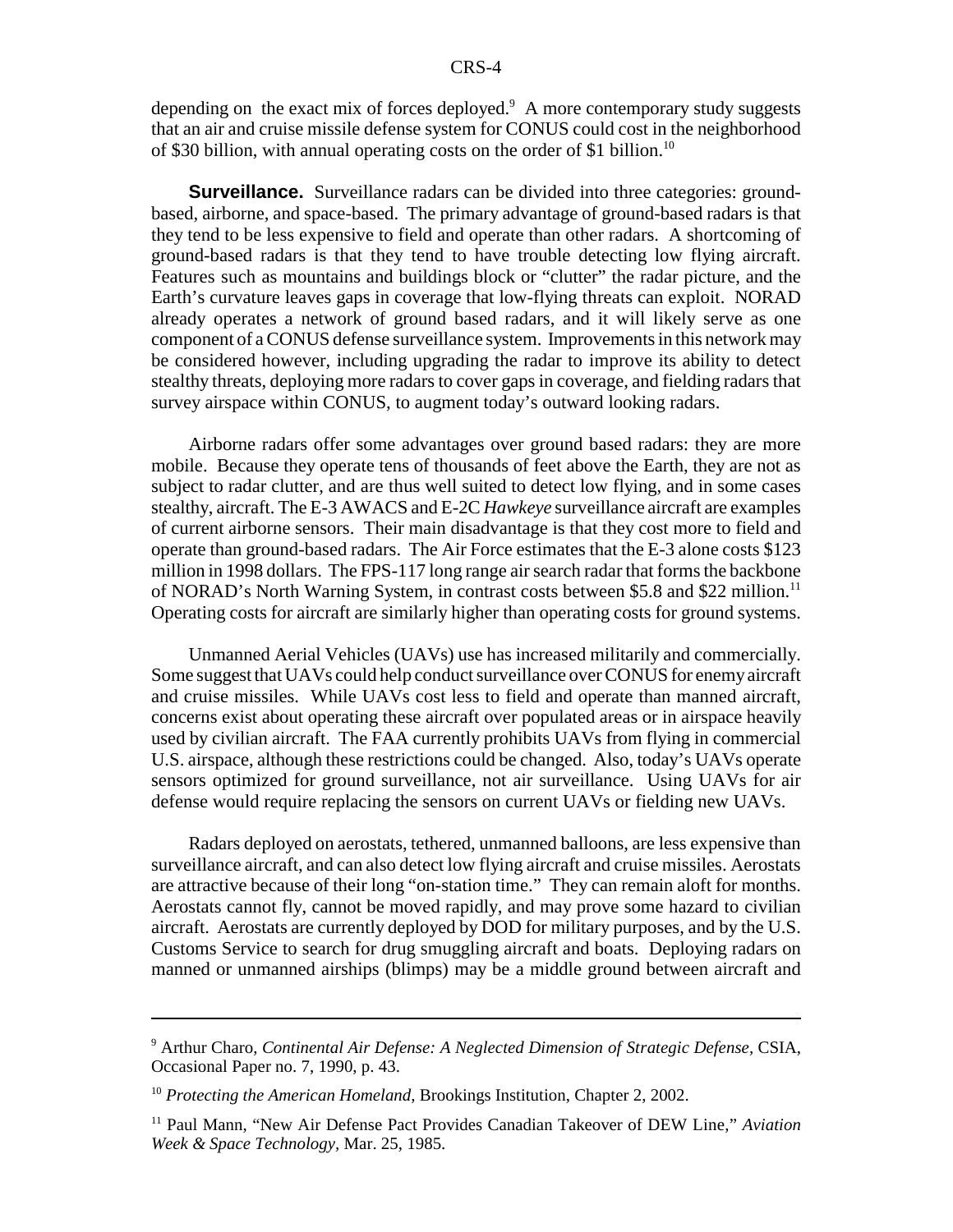aerostats: costs and flexibility lie somewhere between the two. NORAD and has reportedly expressed interest in using airships for homeland defense.

DOD is also studying deploying radars on satellites designed to detect and track moving ground targets, not airborne targets. In FY2005, appropriations conferees cut \$252 million from the Air Force's \$327 million request for space based radar funding.<sup>12</sup> DOD is requesting \$266 million for FY2007. The first satellite launch of the system is currently planned to occur in FY2015. Space-based radars applicable to air defense surveillance may be developed in the long term, but questions about technical feasibility and cost effectiveness remain.

**Command & Control.** Several options exist for improving NORAD's air defense  $C<sup>2</sup>$  capabilities. One menu of options focuses on improving NORAD's ability to detect, identify, and track threats originating from CONUS. DOD has engaged in a \$30 million upgrade of NORAD's computers to better integrate FAA and military airspace management systems.<sup>13</sup> Other options that might be pursued would be to make permanent, ad hoc  $C^2$  relationships devised after September  $11<sup>th</sup>$  to integrate NORAD radars with Customs Service aerostats and with the Navy's *AEGIS* ship radars. NORAD may also wish to find ways to leverage the Civil Air Patrol for air defense. The Civil Air Patrol is an auxiliary of the Air Force and typically flies disaster relief, search and rescue, and counter drug surveillance missions. Properly integrated with NORAD  $C^2$ , however, the Civil Air Patrol might perform niche air defense functions.

A second menu of options pertains to improving NORAD's ability to counter an attack by low flying and stealthy cruise missiles. DOD has attempted to improve theater air and cruise missile defenses by promoting interoperability among the services and creating a Single Integrated Air Picture. DOD may consider expanding these efforts to make them applicable to CONUS air defense. It is not clear that the  $C^2$  improvements designed to counter cruise missile attacks would also help detect and counter threats originating from inside CONUS. Another option for improving  $C^2$  would be to mandate improved Identification Friend or Foe hardware and procedures for civilian aircraft that operate near high risk areas. This could help reduce the number of accidental incursions into restricted airspace (which require a military response and risk downing a civilian aircraft) but would likely be resisted by civilian pilots due to increased costs.

**Intercept.** Similar to the options for air defense surveillance, options to intercept aircraft and cruise missiles can be divided into surface- and air-based, each offering strengths and weaknesses. Fighter aircraft are well suited to shoot down other aircraft and cruise missiles. They are inherently deployable and flexible. They also tend to cost more to procure and operate than other intercept options. Immediately following September 11<sup>th</sup>, the Air Force began 24 hour combat air patrols over New York and Washington, and intermittent patrols over other major cities. Cost estimates of these patrols vary between  $$100$  million to  $$200$  million per month.<sup>14</sup> These costs, the strains they put on pilots and

<sup>12</sup> H.R. 4613 (108-622) July 20, 2004. p. 325.

<sup>13</sup> Gail Kaufman, "Small Job to Shape USAF Network Plans," *Defense News,* Jan. 6, 2003.

<sup>14</sup> Eric Schmitt, "U.S. to End 24-Hour Fighter Jet Patrols Over New York," *New York Times,* (continued...)